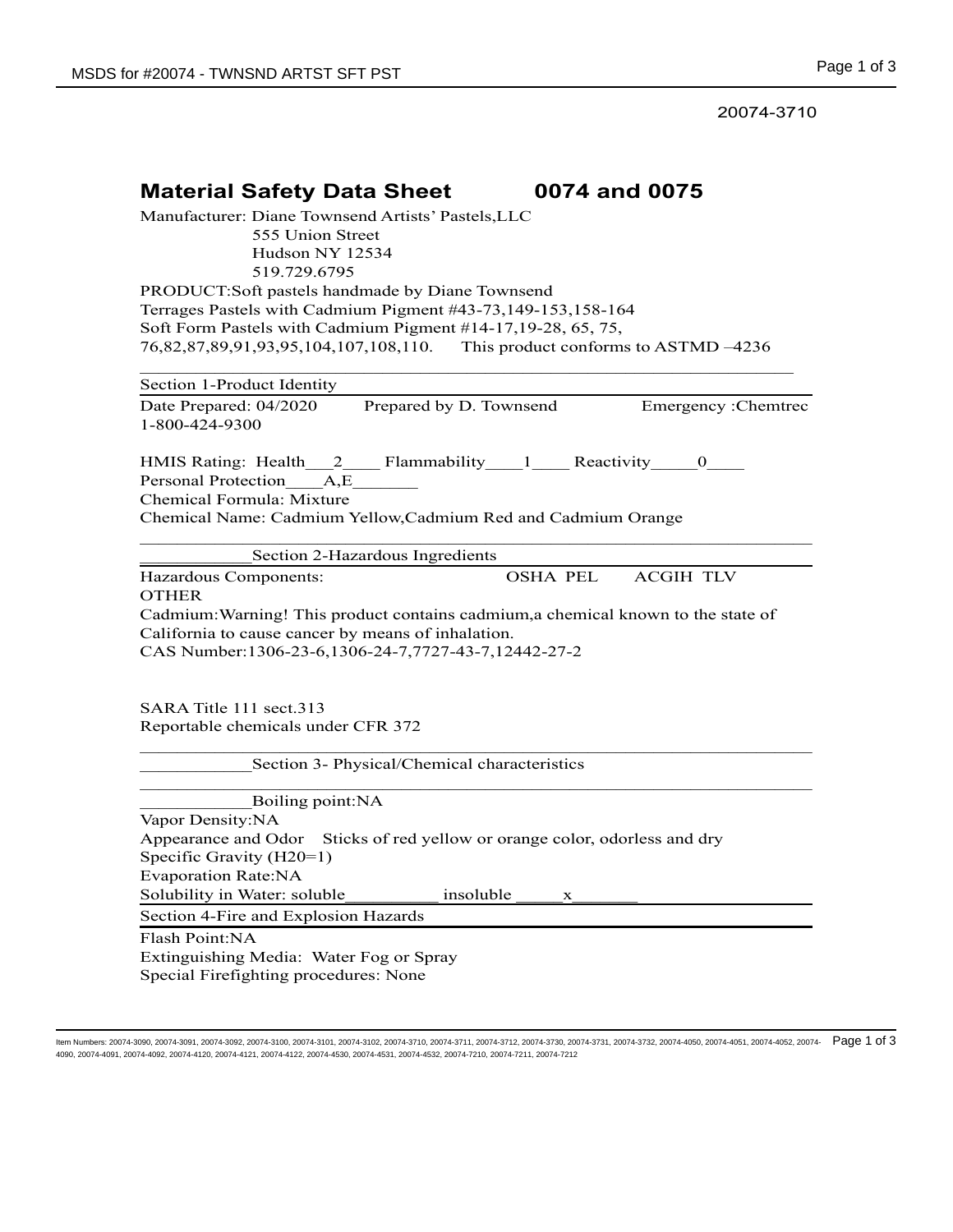Unusual fire and explosion hazards: None Flammable Limits: LEL UEL None,unknown Conditions to avoid: avoid extreme heat

Page 2 MSDS Diane Townsend Artists' Pastels

| Section 5- Health Hazard Data |
|-------------------------------|
|-------------------------------|

Primary routes of body entry: Inhalation, eye contact

Effects of over exposure: Handle with care and avoid unnecessary exposure.

Emergency procedures: If dust enters eye, flush with running water. Obtain medical attention.

Skin contact: Wear gloves, cotton or latex. Wash hands with soap and water for 15 minutes. If irritation occurs, seek medical attention.

Ingestion: If ingested, seek medical assistance.

Chronic health effects: Persons with impaired pulmonary function may be more susceptible to the effects of this product. If breathing seems impaired or becomes difficult remove from dusty area and give oxygen. Call a physician.

\_\_\_\_\_\_\_\_\_\_\_\_\_\_\_\_\_\_\_\_\_\_\_\_\_\_\_\_\_\_\_\_\_\_\_\_\_\_\_\_\_\_\_\_\_\_\_\_\_\_\_\_\_\_\_\_\_\_\_\_\_\_\_\_\_\_\_\_\_\_\_\_

\_\_\_\_\_\_\_\_\_\_\_\_\_\_\_\_\_\_\_\_\_\_\_\_\_\_\_\_\_\_\_\_\_\_\_\_\_\_\_\_\_\_\_\_\_\_\_\_\_\_\_\_\_\_\_\_\_\_\_\_\_\_\_\_\_\_\_\_\_\_\_\_

 $\mathcal{L}_\text{max}$  , and the contribution of the contribution of the contribution of the contribution of the contribution of the contribution of the contribution of the contribution of the contribution of the contribution of t

No known adverse health effects for Tragacanth Gum or Methyl Cellulose used as a binder.

Section 6- spill or leak procedure

Steps to be taken if material leaks or is spilled: Uncontaminated material may be scooped up for use. If contaminated, scoop or vacuum into container for disposal. Use a HEPA vacuum filter.

Waste disposal method: Refer to EPA RCRA regulations. Dispose of in accordance with federal, state and local regulations. \_\_\_\_\_\_\_\_\_\_\_\_\_\_\_\_\_\_\_\_\_\_\_\_\_\_\_\_\_\_\_\_\_\_\_\_\_\_\_\_\_\_\_\_\_\_\_\_\_\_\_\_\_\_\_\_\_\_\_\_\_\_\_\_\_\_\_\_\_\_\_\_

\_\_\_\_\_\_\_\_\_\_\_\_\_\_\_\_\_\_\_\_\_\_\_\_\_\_\_\_\_\_\_\_\_\_\_\_\_\_\_\_\_\_\_\_\_\_\_\_\_\_\_\_\_\_\_\_\_\_\_\_\_\_\_\_\_\_\_\_\_\_\_\_

Section 7- Special protection Data/ Control measures

Respiratory protection: OSHA/NIOSH approved Respirator for protection

against dust

Ventilation: Suitable for dusts/ local exhaust

Protective gloves: Work gloves, cotton or latex, or a barrier cream

Eye protection: safety glasses if eye contact is likely. Protect against dust.

Work/Hygienic practices: Avoid making dust. Do not inhale or ingest dust. Wash

thoroughly before eating, drinking, smoking, or applying cosmetics.

Other protective clothing or equipment: Wear clean protective clothing, such as coveralls, smocks, aprons gloves, shoes and /or hats

Item Numbers: 20074-3090, 20074-3091, 20074-3092, 20074-3100, 20074-3101, 20074-3102, 20074-3710, 20074-3711, 20074-3712, 20074-3730, 20074-3731, 20074-3732, 20074-4050, 20074-4051, 20074-4052, 20074- Page 2 of 34090, 20074-4091, 20074-4092, 20074-4120, 20074-4121, 20074-4122, 20074-4530, 20074-4531, 20074-4532, 20074-7210, 20074-7211, 20074-7212